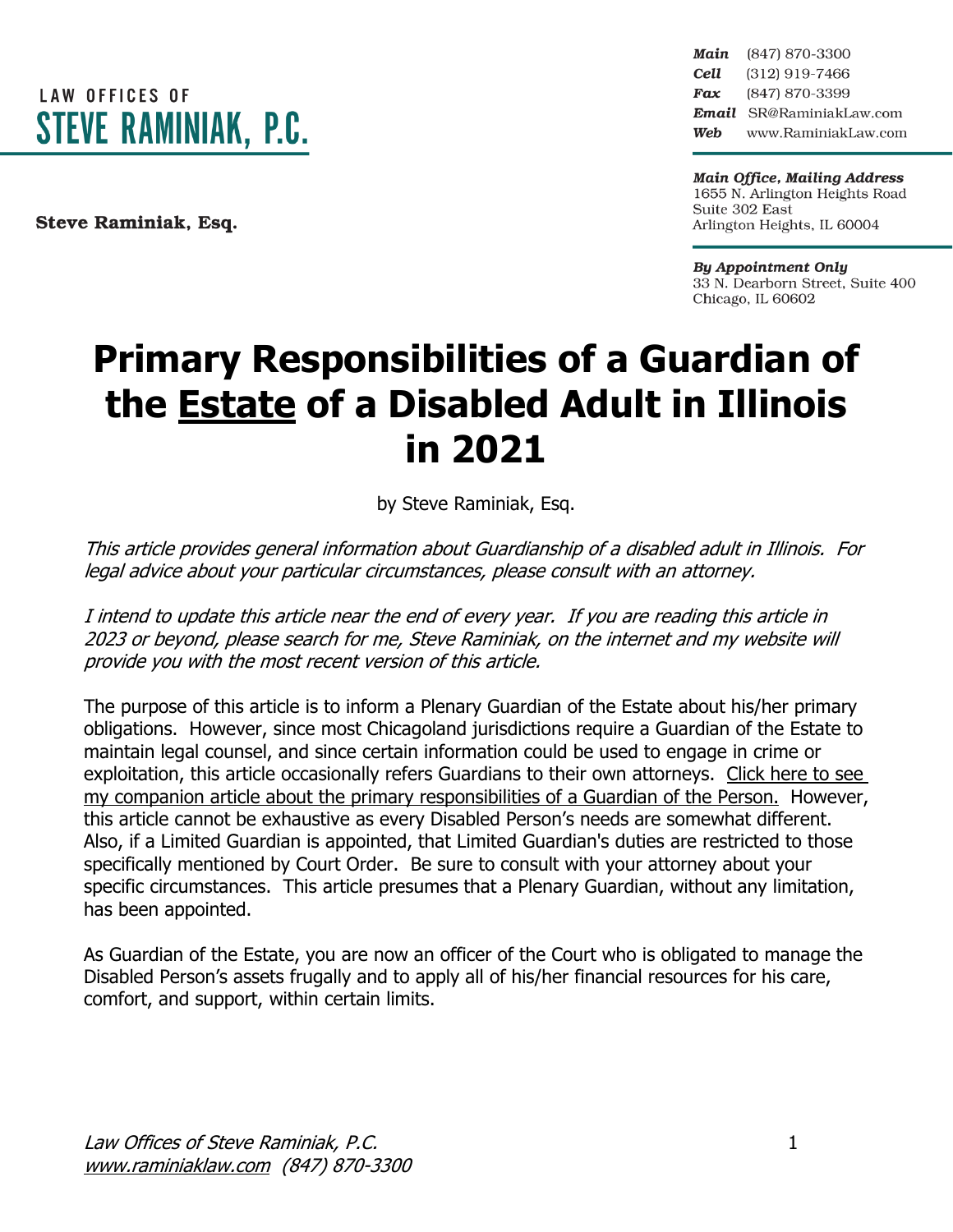# I. Application for Benefits

If no Guardian of the Estate has been appointed, then you are required to apply for all public and private benefits available to the Disabled Person (including but not limited to Social Security benefits, Medicaid or Medicare (as appropriate), Department of Healthcare and Family Services benefits, the State of Illinois' "Circuit Breaker" program) and to gather all eligible disbursements of social security payments or certain other income for the Disabled Person's best interests. The following websites may be of assistance with this: [https://www.benefits.gov/categories,](https://www.benefits.gov/categories) [https://www.benefitscheckup.org,](https://www.benefitscheckup.org/) or [https://www.usa.gov/benefits.](https://www.usa.gov/benefits)

As Guardian, you must either become the representative payee for the Disabled Person's Social Security benefits or assign such payments directly to the facility where s/he is residing.

If the Disabled Person, or his/her spouse, is a veteran, contact the Veterans Benefits Administration regarding whether s/he is eligible for additional funds or benefits. Information is available online at [http://www.vba.va.gov/.](http://www.vba.va.gov/)

If the Disabled Person has developmental disabilities, you can locate your local Independent Service Coordination Agency (ISC) at [https://www.illinois.gov/dd/Pages/SignUp.aspx.](https://www.illinois.gov/dd/Pages/SignUp.aspx) ISCs are non-profit organizations which are licensed by the State of Illinois to provide assessment and other services. Most notably, your ISC can assist in the completion of a Prioritization of Urgency of Need for Services (PUNS) assessment, which may ultimately result in additional benefits for the Disabled Person. PUNS is a database of Illinois infants, children, adolescents, and adults with developmental disabilities who have a need for developmental disability services or supports. While completion of a PUNS assessment does not guarantee services, it does make sure that the State is aware of the Disabled Person's individual need for services. Possible benefits provided by the State of Illinois after completion of a PUNS assessment may include in-home supports, respite care, job coaches, residential living arrangements, and adaptive equipment.

Private agencies or certain attorneys may help you identify all other possible State and Federal sources of potential benefits available to the Disabled Person. Feel free to contact me for a referral.

#### II. Marshalling and Investing Assets

As Guardian of the Estate, you have the duty to take charge of all of the Disabled Person's assets, and manage those assets in Guardianship accounts. Consult with your attorney as to how to do so.

Cancel the Disabled Person's credit cards and other obligations, as appropriate, then ask for reimbursement for prepaid items. Forward all mail for the Disabled Person to your address.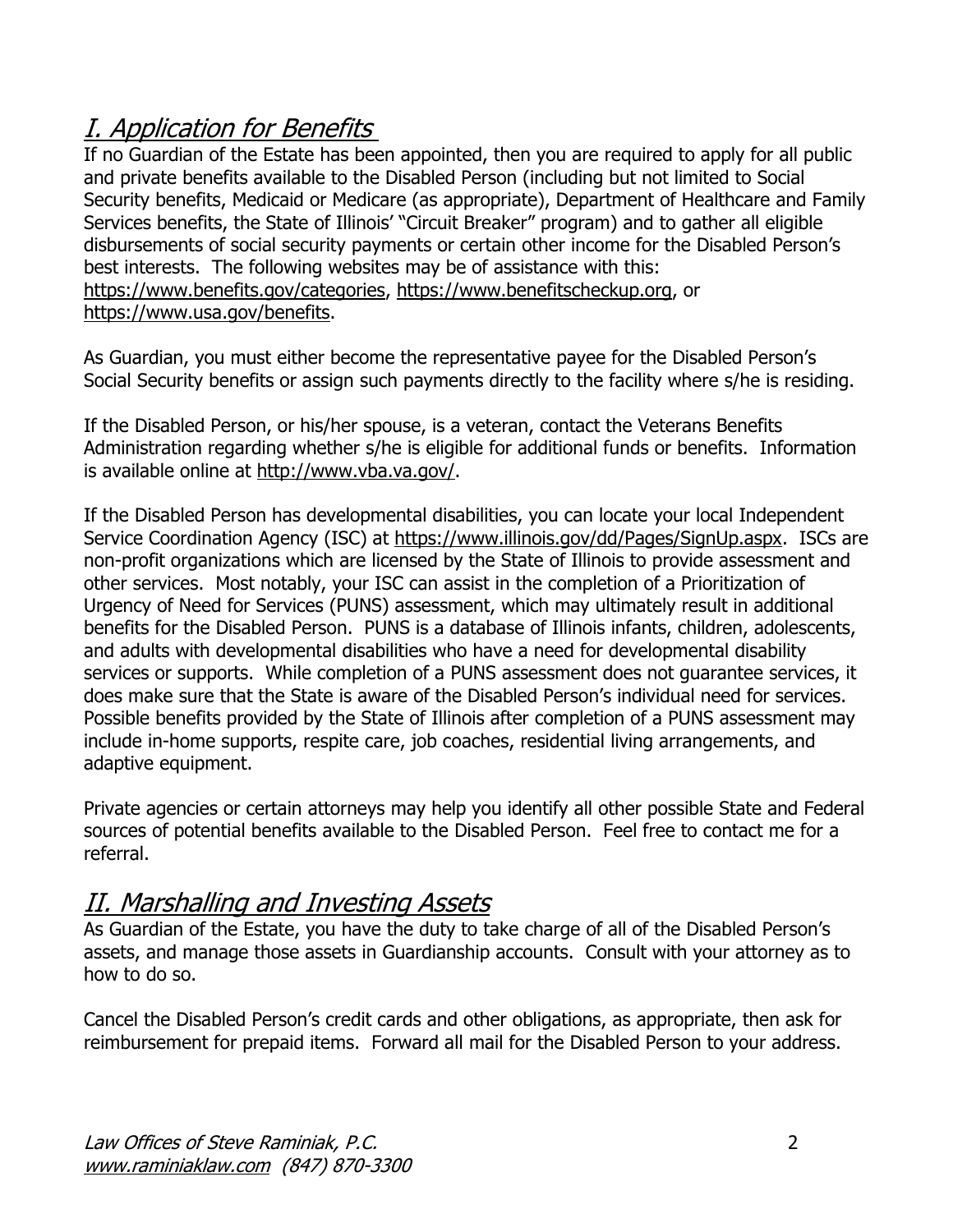Illinois law generally allows a Guardian to invest a Disabled Person's funds in traditional investments, including CD's, stocks and mutual funds. However, consult with your attorney as to how you plan to invest the assets prior to doing so.

Do not use a Guardianship account to hold gifts intended to be used by the Disabled Person after s/he gets better. Such gifts may disqualify the Disabled Person from receiving certain benefits. Similarly, do not place assets in joint tenancy with the Disabled Person (e.g., do not create a joint savings account), as such ownership could also disqualify the Disabled Person in regards to certain benefits. If you wish to set money aside for the Disabled Person, please contact your attorney as to how that can be done.

You must **never** use any account to hold money or assets that belong to or both you and the Disabled Person, without Court authorization. Further, the Disabled Person should **never** have any interest or involvement with any asset that belongs to you, personally, without the knowledge and consent of the Court. If you are the Guardian for more than one Disabled Person, you must **never** commingle, connect or join their assets in the same account. If you are aware of any asset which might fit into any of these categories, please tell that to your attorney.

### III. Inventory

After you have identified all of the Disabled Person's assets (e.g., bank accounts, real estate, vehicles), expectancies (e.g., social security or pension payments) and causes of action (e.g., lawsuits which may or may not have already been initiated), you are required to inform the Court about them by presenting an "Inventory" of these items to the Judge within about 60 days of your appointment as Guardian.

This Inventory will list such items as they existed on the date that you became Guardian (and NOT any later date). Please provide your attorney with statements from the month that you were appointed as Guardian from each of the Disabled Person's banks or financial institutions. Please assess all sources of income (e.g., social security, pension, annuities, etc.), and provide your attorney with documents that describe that income. A sample Inventory can be found in materials that I produced for a seminar at: https://www.cvls.org/2018/05/09/inventories-andaccounts-for-minors-disabled-persons/.

## IV. Bond

In most Chicagoland jurisdictions, a Guardian of the Estate is required to have a Bond from a Surety corporation. In this case, a Bond acts as an insurance policy which insures the Estate against any bad acts which could be committed by the Guardian.

Please consult with your attorney as to how the Bond premium is calculated. Bond premiums are paid annually. Minimum bond premium is about \$100.00 per year. Upon your appointment as Guardian, an initial Bond was entered. This Bond may be increased or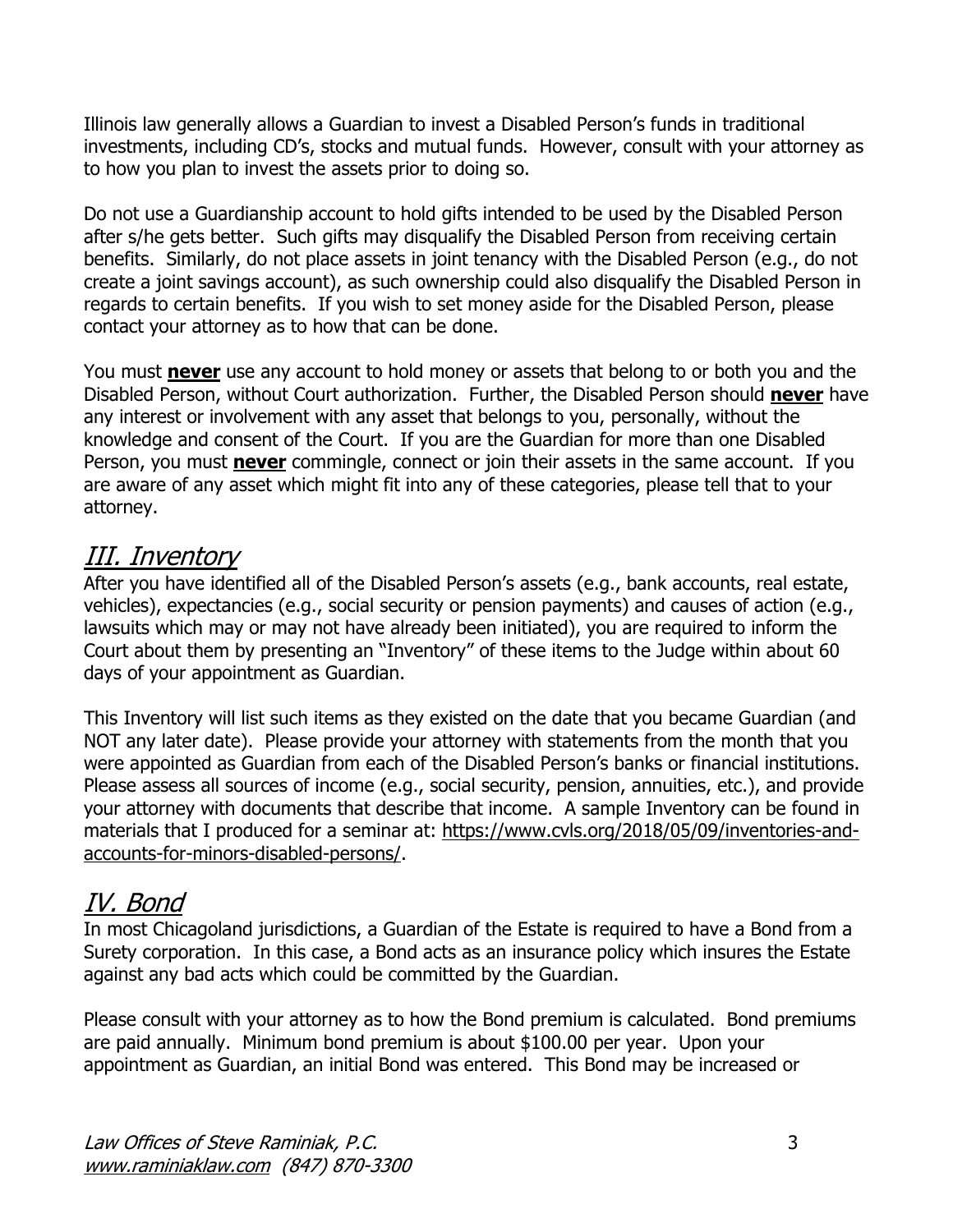reduced with the presentation of an Inventory, which more specifically describes the Disabled Person's assets and expectancies.

### V. You Should ONLY Spend or Disburse Funds with the Authorization of the Court (For Example, With A Court-Approved Budget)

The Guardian is **personally responsible** for absolutely every debit, expenditure, or disbursement from the Estate. The Court regularly reviews what the Guardian has done with the Disabled Person's assets and income. The Court can require you to reimburse the Disabled Person, and remove you from your role as Guardian, if you do not act within the Court's expectations.

To best protect Guardians from scrutiny, I recommend the preparation of a Budget. This Budget itemizes regular expenditures on a monthly basis, for which the Guardian can seek the Court's approval in advance. Take a moment and make a list of all of the Disabled Person's monthly and yearly expenditures. Consider costs for rent/mortgage, insurance, real estate taxes, utilities, seasonal maintenance (e.g. lawn mowing, exterminator, etc.), groceries, caregiving services, medical services, prescription drugs, therapy (e.g. counseling, physical therapy, etc.), travel, and recreational activities. Feel free to add any additional items that you feel are appropriate. When presenting the Budget to the Court, you must seek the approval of a specific dollar amount for each item (e.g. \$400/month for groceries).

Further, you should first obtain the authorization of the Court before you allow a major change in the Disabled Person's assets, or a large unusual expenditure, including but not limited to, buying, selling, leasing, pledging or mortgaging any real estate or personal property; buying or selling any expensive personal property; declaring bankruptcy on behalf of the Disabled Person; hiring any other attorney for the Disabled Person; writing a Will for the Disabled Person; making loans of any amount from the Disabled Person's assets.

Do not even pay your attorney or the Guardian ad Litem (GAL) with the Disabled Person's assets until a Court Order authorizes you to do so. The GAL and all other lawyers will have the opportunity to present petitions for their legal fees and costs to the Court at appropriate times.

You may not make gifts or donations to any person or organization without the approval of the Court (e.g., even if the Disabled Person regularly gave \$100.00/week to a church, you may not continue to do so without Court authorization). Please alert your attorney if this comes up.

Again, the Court may require you to reimburse the Disabled Person out of your own pocket for money which is disbursed without the Court's prior permission. The Court can also terminate your position as Guardian and appoint someone else as Guardian (including a State agency) if the Court believes that you have mishandled the Disabled Person's funds. Please work closely with your attorney regarding your activities.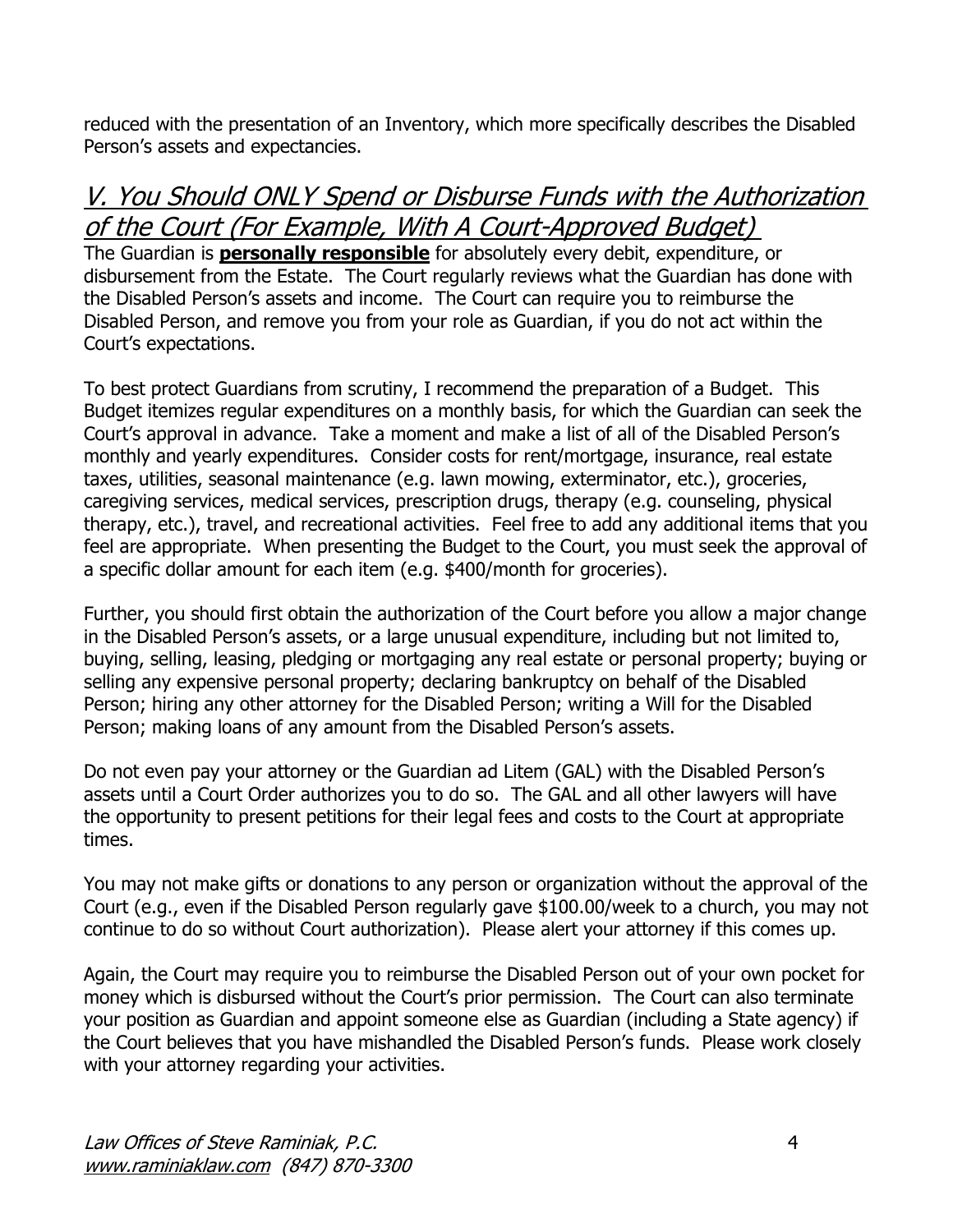# VI. Accounts (also referred to as Accountings)

Every year, you will be required to present an annual Accounting to the Court that describes all income and all disbursements from the Disabled Person's assets. The Court requires a specific listing of each individual expense, including the date of the expenditure, the person or organization who was paid, and the reason for the payment. The Court also requires a similarly detailed description of all income. A sample Accounting can be found in materials that I produced for a seminar at: https://www.cvls.org/2018/05/09/inventories-and-accountsfor-minors-disabled-persons/.

This Accounting must be prepared according to a very specific format which is different from common practices used by tax accountants. To generate this Accounting, your attorney will need to see every statement from every financial institution that holds the Disabled Person's assets, starting with the month that you were appointed as Guardian. Place each statement that you receive throughout the year into a folder. Arrange for your bank to include copies of all cancelled checks on the statements associated with the Estate's primary checking account. On each statement, be sure to mark any unusual expenditure (i.e., any expenditure that generally does not occur every month or is not explained by a copy of a cancelled check), so that you can easily recall each such expenditure. Next year, your attorney will ask you to provide these statements so that s/he can prepare the Accounting. If you wish, feel free to ask each financial institution to send duplicate statements to your attorney.

You will probably be required to continue to submit Accountings to the Court, on an annual or biannual basis, for as long as you act as Guardian of the Estate. In my experience, the attorney's fees associated with the Accountings can be greatly reduced if the Guardian is willing to assist in drafting the Accounting. For example, when a bank serves as Guardian of the Estate, the bank usually prepares the Accounting at no additional charge to their regular, scheduled fees. In my practice, once we reach the Second Accounting or Third Accounting, I always ask my client if s/he would be willing to provide data entry of relevant information, from which my client can earn about \$25/hour from the Estate, instead of requiring me or my assistants to do similar tasks at a range of \$65/hour to \$275/hour. While the Estate's attorney is required to double-check most data entry, legal fees can be dramatically reduced with such an arrangement.

### VII. Tax Returns

Every year, you must also submit annual tax returns for the Disabled Person to the IRS, the State of Illinois, and any other applicable State, as appropriate. Please provide your attorney with the name, address and phone number of the accountant you intend to use to prepare these returns.

### VIII. Journal of Time as Guardian

I encourage you to keep a journal of all time that you spend in connection with your role as Guardian as well as all expenses incurred, including all automobile usage. For each entry, record the date, the amount of time spent, and the activity performed. Ultimately, you may